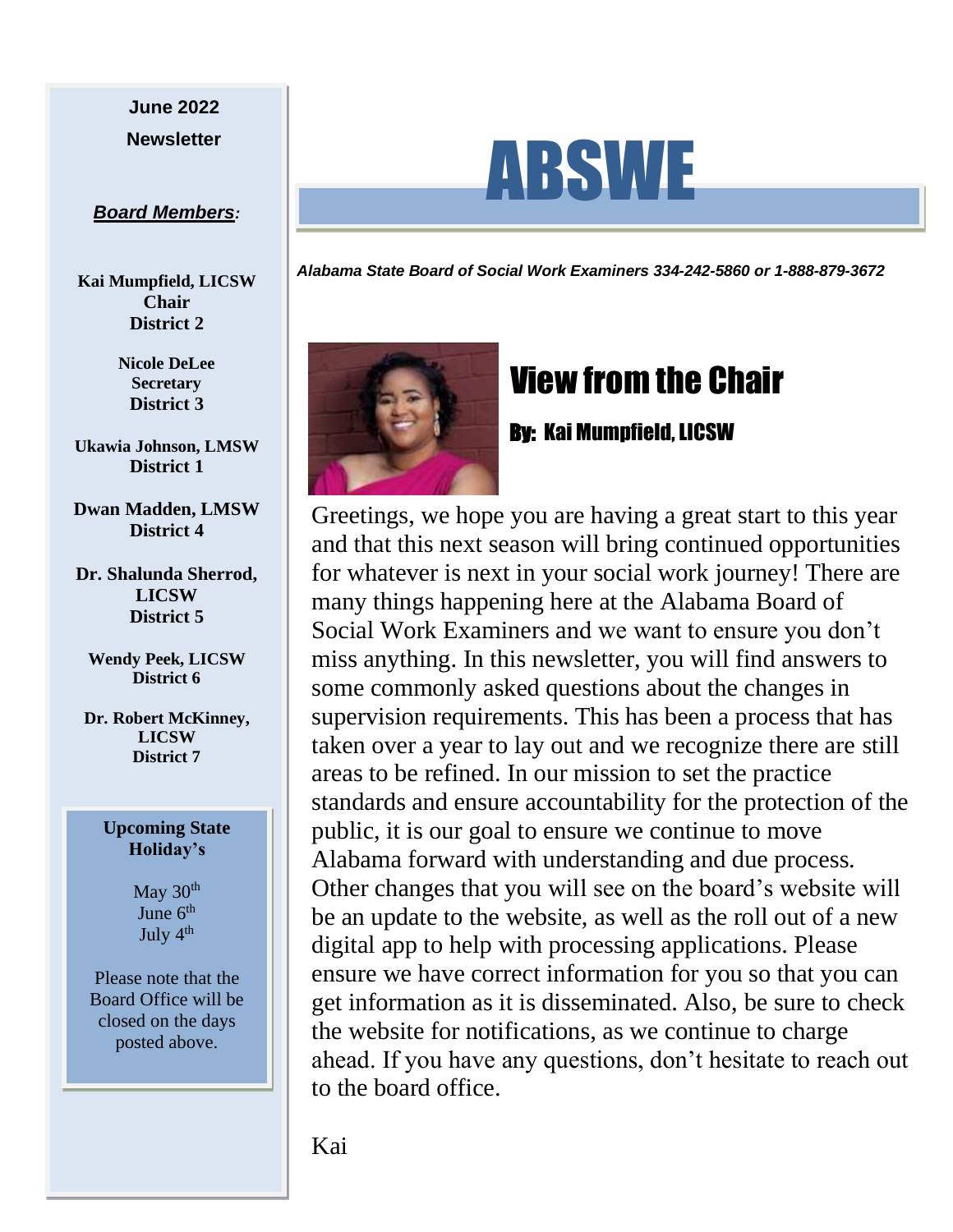### **Supervision Questions/Comments Answered**

- 1. "Please announce that there have been changes in the state regulations by newsletter." The Board is required by law to announce ALL changes. We not only publish in our newsletter, but they can also be found on our website and the Alabama Legislative Services Agency website. The law requires timeframes for posting and hearings for all changes. Plus, all changes were discussed and voted on by the Board at numerous meetings beginning in 2020.
- 2. Will we allow supervisors with training outside of our state to provide supervision without our training? Yes. If proof is provided that the supervision was obtained from an approved Association of Social Work Board provider.
- 3. If a LMSW changes from non-clinical to clinical, will they have to restart their supervision? No. The Board will allow six months of the supervision to carry forward to the clinical requirement.
- 4. Why would someone get non-clinical versus clinical supervision? Not everyone will want to pursue a route to become a LICSW.
- 5. Now that training is offered what timeframe are we allowing licensees to receive the required training? One year from May 2022. If you have a supervision contract that was approved as of May 1, 2022, the supervisor has one year to obtain the required training and register with the Board. An email will be sent to ALL supervisors that fall within that timeframe 60 days before June 1, 2023, reminding them of the deadline.
- 6. If a supervisor does not take the training within that timeframe but has a contract, are we going to allow the licensee to use that supervision? Yes, but only for that year.
- 7. Will LMSW's that have received a license before training is provided have to declare non-clinical at some point or are they grandfathered in? They are grandfathered in and will not have to declare non-clinical.
- 8. Can we add supervision hours to the CEU's earned in training? Yes, of course.
- 9. Once they are registered with the Board it is good for 2 years? Yes. Will they need to take the training again every 2 years? No. But they will be required to register as a supervisor every two years and earn 3 hours of supervision CEU's. If they do not register as a supervisor their supervision contracts will not be approved.
- 10.If a new LMSW is unable to secure a clinical position within 60 days, what must she do to pursue the track toward LICSW. We recommend consulting with the supervisor and reviewing the definition of clinical in our rules.
- 11.Can a retired social worker still provide supervision? Yes, if they obtain the required training and are registered with the Board.
- 12. Does recertification as a supervisor occur in tandem with license renewal and is it a \$50 fee each renewal. At this time, it will be a separate renewal. We are working on way to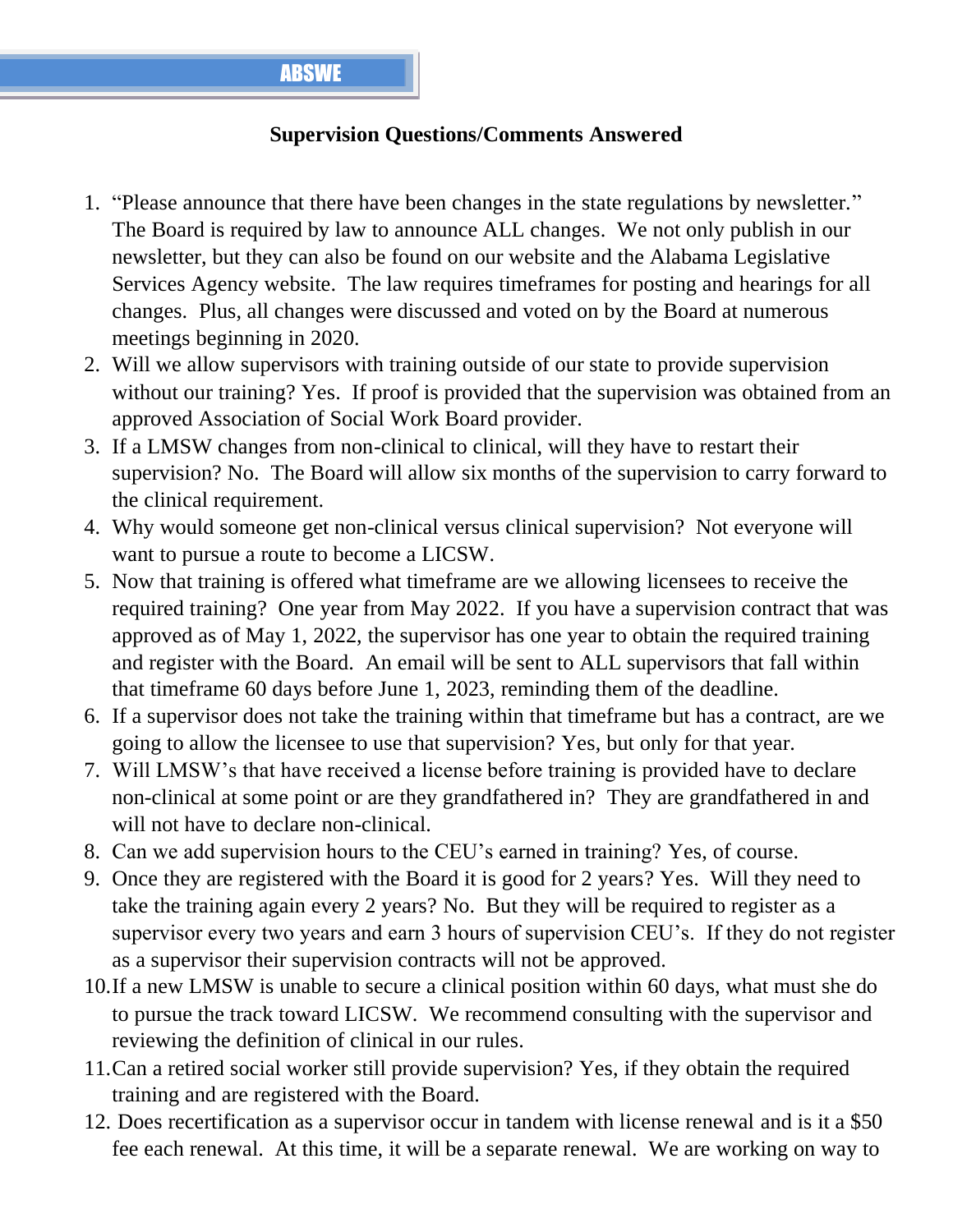**ABSWE** structure it so it will be in tandem in the future. Yes, there will be a \$50 fee every two years for

registering as a supervisor.

- 13. Who is responsible for keeping up with the progress toward the 3000 hours of full-time employment? Both the supervisor and the supervisee.
- 14. We need training in the southern part of the state. Agreed! We hope to have options very soon!

## Website Updates!

Please be sure to register on our website at [www.socialwork.alabama.gov](http://www.socialwork.alabama.gov/) as soon as possible! From this registration you can update your mailing address and your email, you can enter your CEU's, follow the status of your application, and even print a copy of your license and wallet card.

Over the next month we will begin emailing license renewal reminders 30 days before your license renewal is due and license expiration notices when your license has reached its 60-day grace period. We will no longer mail these notices so please be sure to register and update your email!

## **Board Reminders**

- **New applications do not require Board approval. They are approved in office. Please keep in mind it can take 14-21 days to receive approval.**
- **Transcripts, immigration compliance forms, and license verifications from other states can now be emailed to the office at info.socialwork@swb.alabama.gov**
- **CE requirements – you must have 3 CE's in the following – Ethics, Clinical (if you are a LICSW) and Supervision (if you are under contract to supervise). Please remember that you need 10 classroom-based CE hours as part of your 30 CE total. Live/interactive webinars will count toward your classroom requirement. Recorded webinars are not considered live.**
- **Please keep in mind you cannot earn CEU's during your 60-day grace period.**
- **We are no longer accepting PIP applications UNLESS you wish to be certified in Social Casework.**
- **The Board will meet again July 20th in our Montgomery office.**